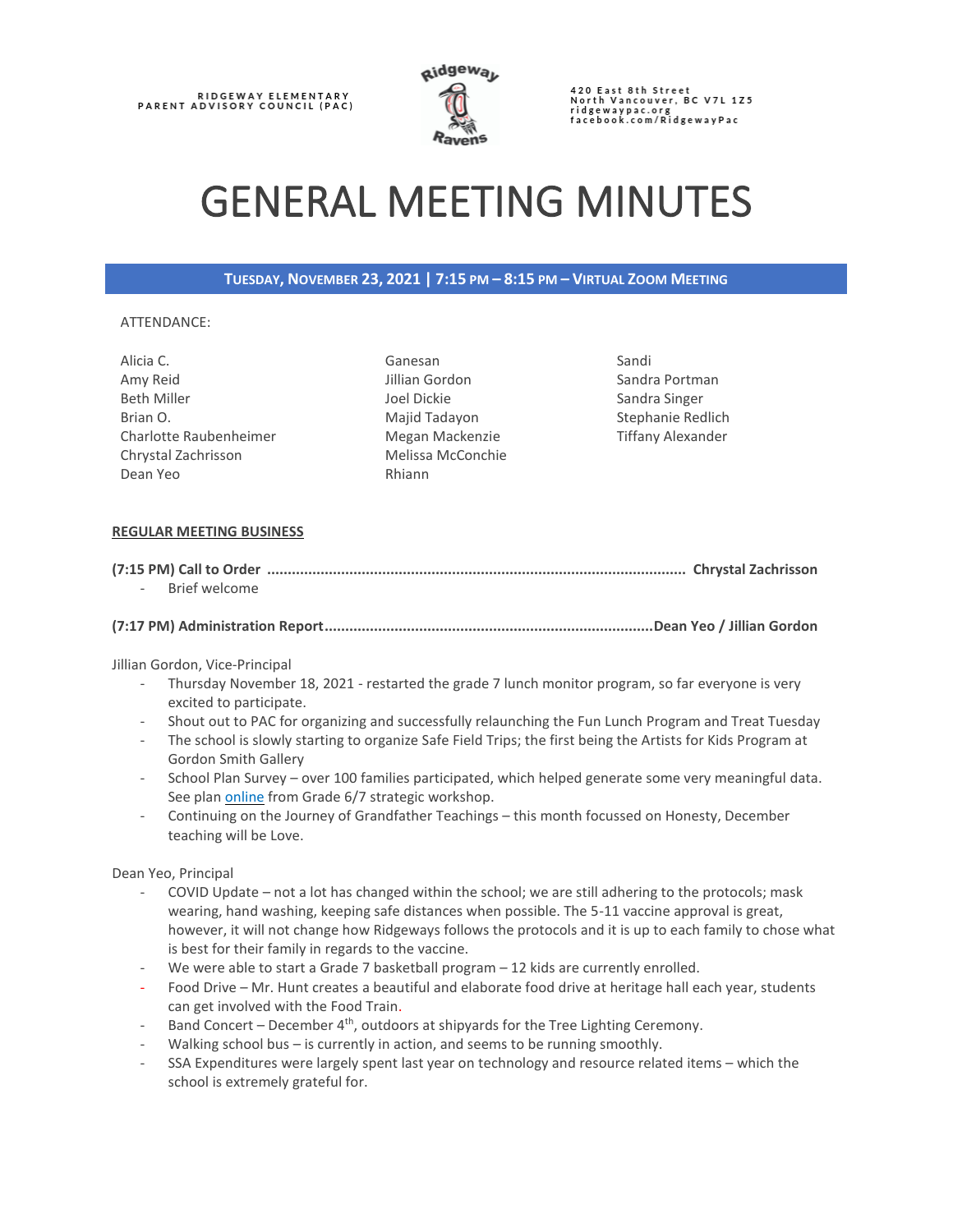# RIDGEWAY ELEMENTARY<br>PARENT ADVISORY COUNCIL (PAC)



420 East 8th Street<br>North Vancouver, BC V7L 1Z5 ridgewaypac.org<br>facebook.com/RidgewayPac

| $\overline{\phantom{a}}$ |  |  |
|--------------------------|--|--|
|                          |  |  |
|                          |  |  |
|                          |  |  |
|                          |  |  |
|                          |  |  |
|                          |  |  |

#### Reconciliation / Financial Statement

- We will have a clearer financial statement next month as training is almost completed in the PAC Accounting systems.
- We have had a strong start to fundraising this year; Fun Lunch, Spirit Wear and The card Project are doing well, and we are trending towards staying on budget this year so far.
- To keep Grade 7 fundraising separate, a subaccount has been created in the banking system.

#### Hiroki Fund - REMINDER TO FAMILIES IN NEED

- Hiroki Fund is here to offer support when funding is needed for; school field trips, cold weather clothing, grocery gift cards, etc.
- The fund was traditionally run through school admin, but an alternate option is to discreetly email [president@ridgewaypac.org](mailto:president@ridgewaypac.org) for an application.
- The fund and support are listed on the PAC Website, Class reps often share with families and remind that there is support for those in need.
- Last Year, the Grade 7's raised an additional \$770 to go towards the Hiroki Fund.

#### **(7:37pm) Safety Update ..................................................................................................................... Amy Reid**

- Attended the Safety Meeting this month and it was really focussed on Emergency Preparedness, due to the recent natural disasters in BC.
- One presenter was from NS Emergency Management, and highly recommended the Alertable App which is free
- Alertable App you can pick your community and you will receive emergency notifications from a reputable source, fast enough to prepare and act as early as needed.
- PAC to send out a Newsletter on Emergency Preparedness and include access to the app
- The School Admin have a plan in place for Release of Student Protocol, based on the type of incident.
- Crossing Guard update this role has been filled.
- Concerns about traffic around school grounds still being an issue. Traffic related concerns need to be reviewed by the City of North Vancouver.

## **(7:45pm) Upcoming Events ................................................................................................... Tiffany Alexander**

The PAC is anticipating the following 2021/2022 Events:

- Skate Night at the shipyards as this is an outdoor rink and can be executed safely.
- Multicultural Fair typically this event does take place in February indoors, however, this year we will be looking to host mid-April in order to safely operate outdoors. Once dates are confirmed, will start the planning process
- Bike to School planned for May/June.